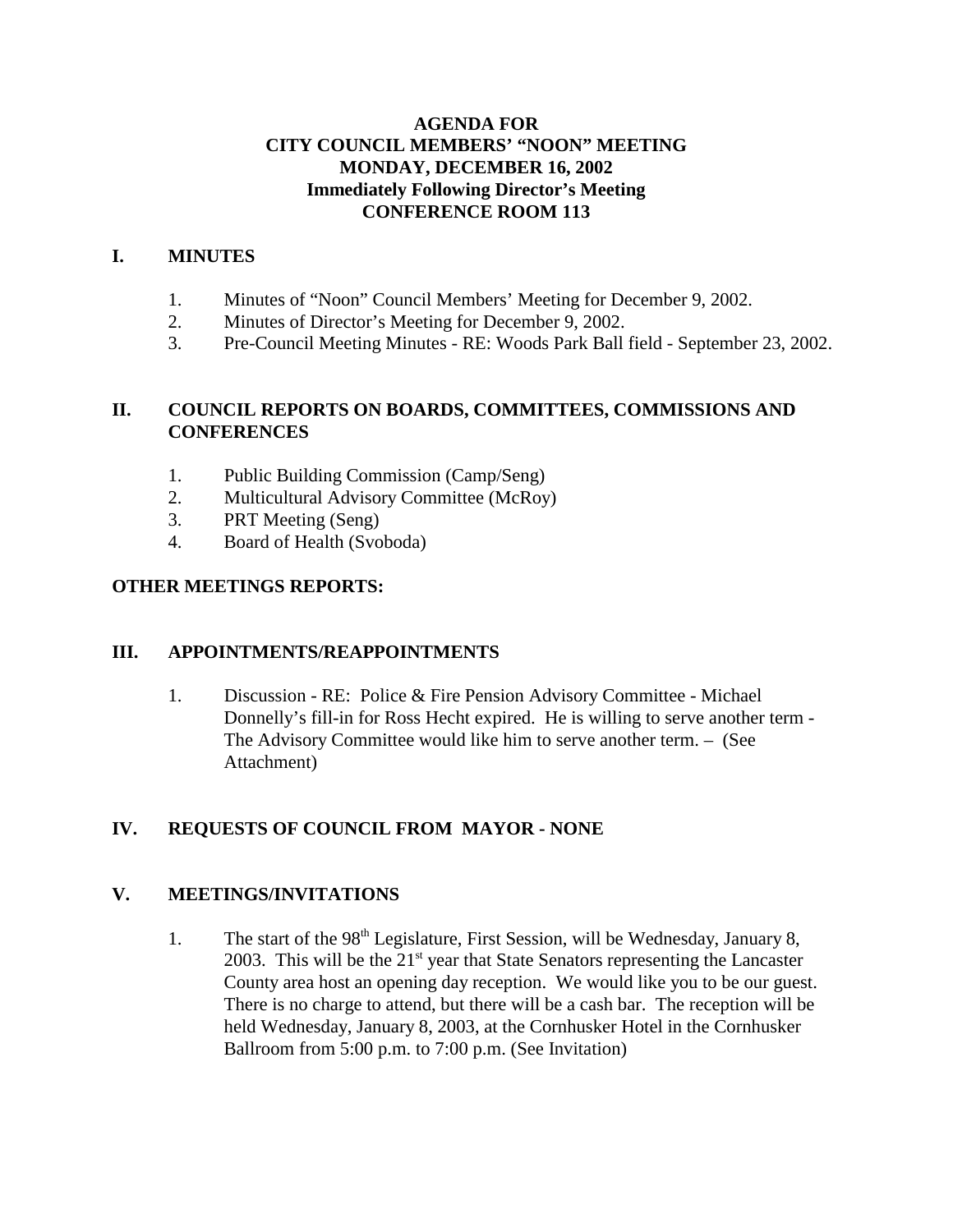- 2. 2003 National League of Cities Annual Congressional City Conference March 7- 11, 2003 – Washington Hilton Hotel and Towers, in Washington D.C. – RSVP by February 7, 2003. (See Brochure for schedule & cost)
- 3. Friends of the Commission and the Lincoln-Lancaster Women's Commission invite you to join us for a "Thank You, Kathy!" - Appreciation Reception in honor of Kathy Campbell on Monday, January 6, 2003 from 4:00 p.m. to 6:00 p.m. at the YWCA of Lincoln in the Georgian Room, 1432 "N" Street – Please RSVP to 441-7716 by Noon Thursday, January 2, 2003. (See Invitation)
- 4. The Lincoln Chamber of Commerce and Lincoln Partnership for Economic Development will co-host their 2003 Annual Meeting on Tuesday, January 21, 2003 at The Cornhusker Hotel in the Grand Ballroom - This year's event will feature keynote speaker Chris Wallace, host of ABC's Primetime Live - The event will start with an 11:15 a.m. reception followed by lunch and the program at Noon - I would be honored if you would attend as our guest - Please RSVP to Tera Pugh at 436-2355 before Friday, January 3, 2003. (See Invitation)
- 5. Letter of Invitation from District Judge Karen B. Flowers On Tuesday, December 17, 2002 from 5:30 p.m. to 6:30 p.m. at the Welpton Courtroom, UNL College of Law, the Lancaster County Adult Drug Court will hold its first graduation. I want to personally invite you to be with us for this event. RSVP to 441-7509. (See Invitation)

## **VI. MISCELLANEOUS** - **NONE**

## **VII. CITY COUNCIL MEMBERS**

## **VIII. ADJOURNMENT**

ca121602/tjg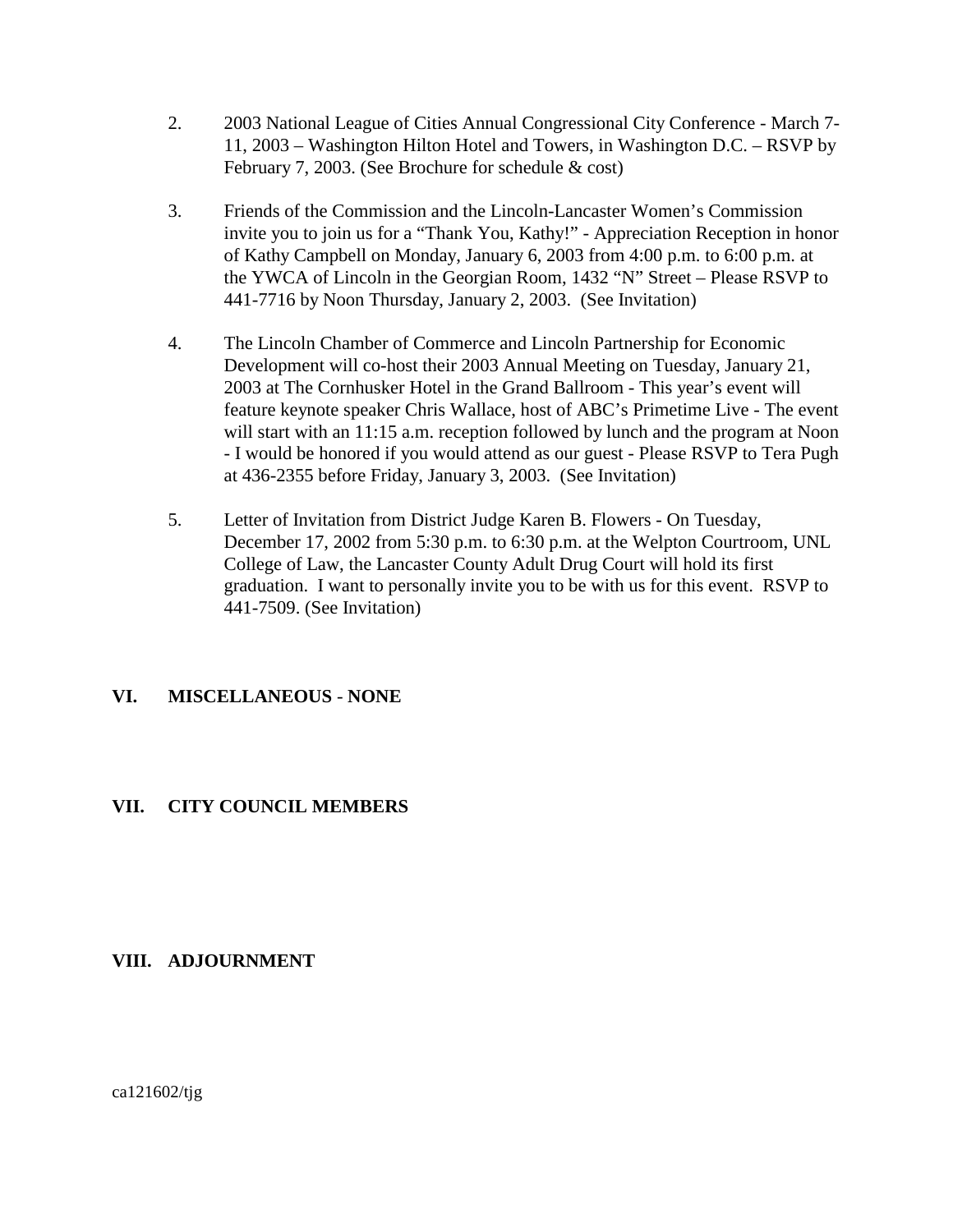# **MINUTES CITY COUNCIL MEMBERS' "NOON" MEETING MONDAY, DECEMBER 16, 2002** *CONFERENCE ROOM 113*

**Council Members Present:** Jonathan Cook, Chair; Jon Camp, Vice Chair; Glenn Friendt, Annette McRoy, Coleen Seng, Ken Svoboda (arrived late), Terry Werner.

**Others Present:** Mark Bowen, Ann Harrell, Corrie Kielty, Mayor's Office; Dana Roper, City Attorney; Steve Hubka, Budget Director; Officer Russ Fosler, LPD; Joan Ray, Council Secretary; Darrell Podany, Aide to Council Members Camp, Friendt and Svoboda; Nate Jenkins, Lincoln *Journal Star* representative.

#### **I. MINUTES**

- 1. Minutes of "Noon" Council Members' Meeting for December 9, 2002.
- 2. Minutes of Director's Meeting for December 9, 2002.
- 3. Pre-Council Meeting Minutes RE: Woods Park Ball field September 23, 2002.

Chair Jonathan Cook requested a motion to approve the above-listed minutes. Coleen Seng moved approval of the minutes, as presented. The motion was seconded by Jon Camp and the minutes were approved as presented by unanimous consensus of the Council Members present. (Mr. Svoboda was absent for this vote)

Mr. Cook requested Lincoln Police Officer Russ Fosler to come forward to address the issue of the conducting of the public hearing portion of the Formal Council Meetings. Officer Fosler came forward and made the following remarks:

Officer Fosler stated that his main concern regarded security issues. He noted that the public was getting more and more vocal and aggressive -inappropriately so, in his opinion. He felt something needed to be done to take control of the situation. He noted that he could see last week's incident coming, the way people are approaching and speaking to the Council with their demeanor being inappropriate at times. Officer Fosler stated that he would like the public to be well aware that they don't have the right to approach Council or any staff members during the portion of the meeting that is not open for public debate.

Other issues that he had considered were, through the Public Building Commission, making the Chamber more like a court-room setting & having some type of barrier set there, so people would have to go through the one door to testify and they can't get around to see staff unless they break another barrier.

Officer Fosler noted that last week's incident was unfortunate. There has been a lot of focus on an incident that really didn't need a lot of focus. He was afraid that some people might see such behavior as a way to get an extra mile out of things....using Council to get their five minutes of fame. He wanted Council to be aware that the public will become more and more aggressive if something isn't done to take that aggression away from them.

They have a right to be at the meeting, they have a right to speak at the meeting, but they should be doing that at the appropriate time and in an appropriate fashion. Officer Fosler indicated that he needed some guidance from Mr. Cook on how he would like to promote that, since Mr. Cook is the Chair.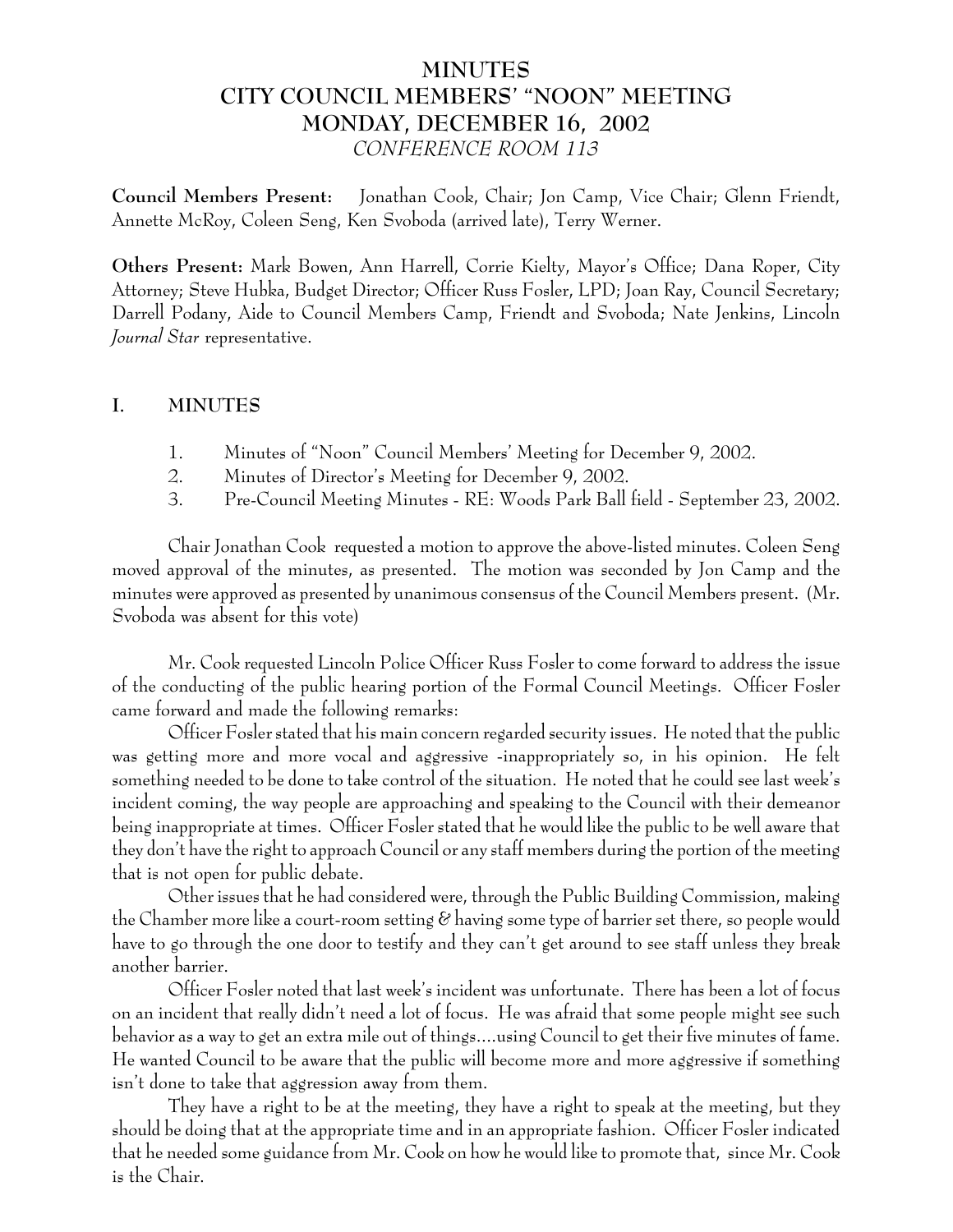Mr. Cook stated that he had a tendency not to use the gavel. He noted that it was like the horn on his car. By the time he thinks to use the horn, the danger is passed. It's not something he goes for immediately. He stated that the distinction noted between the public hearing session vs. the voting session was a good one. There are people...such as attorney's or applicants...who are there for a particular item who may need discussion with staff in order to work some issue out. If it is the understanding that it is with our blessing and that is what we've directed to happen, then that's okay...we expect that some discussion may be necessary.

Officer Fosler noted that at that point in time, staff is looking for that person to come to them. Mr. Cook agreed, but if it is outside the public hearing session, he felt people should not be going to staff during the meeting. They should wait until after the meeting to discuss their issues with the departmental staff.

Officer Fosler indicated that it should be the same within the public hearing portion of the meeting. The public should be addressing Council, not staff members. Council are the ones [inaudible]. You will get the answer from staff and pass it on to them. Mr. Cook stated that they've tried to do that to a certain extent to prevent a back-and-forth debate. We usually try to take the questions and then have staff come forward at the end of the discussion with answers.

Mr. Cook asked if there were any other thoughts on this issue. This incident was rather unexpected. He noted that if he had known that there should have been some rule in force, he would have brought it out at that time. Officer Fosler stated that his thought is that there are citizens who are getting more and more aggressive and behaving more and more inappropriately. They are there for the meeting, and if they're brought back in....they must behave appropriately.

Mr. Werner commented that the Council meeting should be conducted on a more formal level, with Council members insisting that they be addressed as "Council Person". He felt Council Members should demand being treated respectfully and should not put up with the abuse that is being directed at them. This discussion continued with Council discussing ways to re-gain control of the meetings and enforce a more formal and decorous atmosphere without inhibiting public participation in the public forum. Sign-up sheets; posting rules of conduct during the meeting which would include rules of procedure; disallowing interaction with staff during the meetings without Council's formal consent; whether topics should be censored if the speaker goes off on a tangent were all discussed.

Officer Fosler noted that no matter what topic is under discussion, the speakers should not be allowed to address Council Members with disrespect. If a speaker wants to behave in a manner appropriate for a public forum, fine; but if he chooses not to behave in such a manner, he needs to be brought back into the realm of what is and what is not appropriate.

It was suggested that changes in the opening comments might outline these concerns in an effective way. Ms. McRoy didn't want to put up barriers that would intimidate the average person and might deter citizens with real concerns from coming before the Council. It was noted that Council is conducting City business and there needs to be a level of decorum in which an effective environment for proceeding with that business can be maintained.

It was agreed that starting with the January  $6<sup>th</sup>$  meeting they would have some new opening comments. It was agreed to add a warning sentence even in today's meeting, to protect against the possibility of someone coming forward today to see how far they can push their comments and behavior. Officer Fosler stated that he would hate to see that happen.

It was noted that some of the problem speakers might be hard of hearing and there were small individual head-phone amplifiers available, which, it was agreed, would have to be offered with sensitivity in order to avoid offending anyone.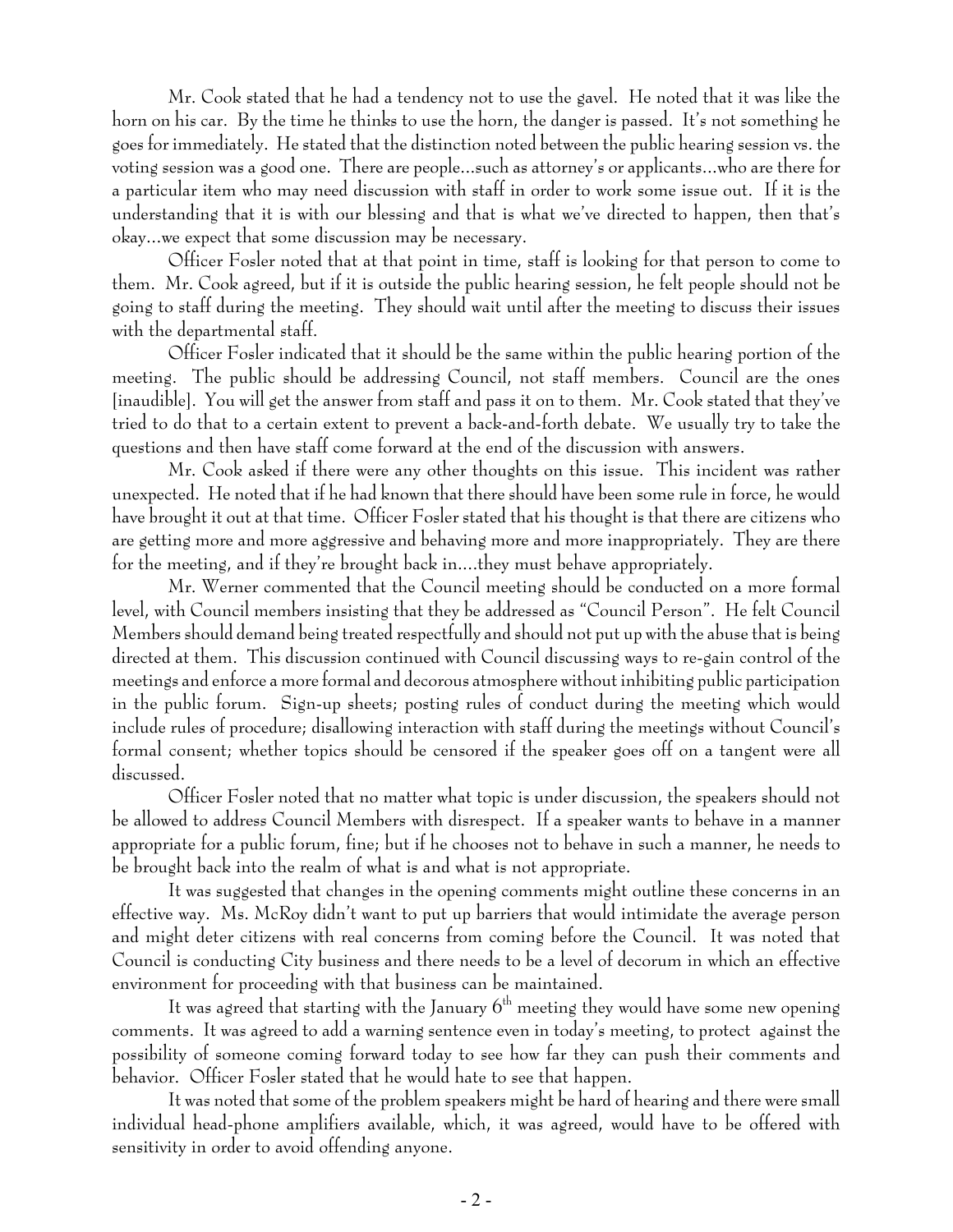The question was raised as to whether or not the public microphone portion of the meeting had to be televised? Mr. Roper stated that right now that segment is still part of the meeting; and under the franchise, we televise the meetings. He thought there would be a tough time not televising that, but he would investigate further and see what the possibilities might be.

Mr. Cook stated that he would put together a new opening statement that would address not talking to staff without permission of the Council, and taking private conversations outside. He stated that he was not excited about guidelines on how the public must address the Council Members, but noted that if someone became particularly outrages, he might say something to them; but if someone just wants to come up and say we're doing dumb things...they have the right to do that.

The head-phones are something that could be mentioned in the statement. [These were found and are available in the Council Chambers]. Mr. Friendt noted that perhaps simplifying the wording of the opening statement - replacing "decorum" with "courtesy and respect". Ms. Seng noted that she also like Mr. Camp's suggestion of having the Rules of the Council" posted at the entrance to the Chambers, or on the easel which sits in the Chambers.

## **II. COUNCIL REPORTS ON BOARDS, COMMITTEES, COMMISSIONS AND CONFERENCES -**

1. PUBLIC BUILDING COMMISSION (Camp/Seng) Ms. Seng reported that the parking facility had been discussed. She stated that B&J would be taking the billboards. Mr. Cook asked if they would be moved to another site? Ms. Seng answered that she was not sure. Mr. Camp noted that B&J would like the option to do so, but nothing has been agreed to at this point. Ms. Seng noted that that would not be a decision of the Building Commission. Mr. Cook noted that under the billboard ordinance, they had that right.

Ms. Seng commented that the Building Maintenance Division was looking at buying a power sweeper for the downstairs area of this building and for the new parking garage's concrete floors.

There had also been a brief discussion on the vending operations. and café proposals. There had been five proposals sent in and a committee has been appointed to do the interviews. She noted that Mark Bowen and Linda Wilson, plus staff, would be involved in the committee's work. It was noted that Valentino's contract would expire at the end of January.

The space-heater policy had been modified a bit, regarding the tip-over/shut-off policy. There is still a great deal of concern about the number of space heaters within the two buildings. Ms. Seng thought the Directors would be notified, so there will be a notice coming from Don Killeen from PBC.

On the aquarium policy, a notice will be sent out, even though we don't know exactly what guidelines should be drawn up. There were questions of liability and equipment damage in case of leaks.

Ms. Seng reported that they had also discussed the draft copy of the Master Plan. PBC had gone through a review and had noticed that there was no mention of the old Election Commission building. This Master Plan will be the guide of how we proceed. Mr. Friendt asked if these would be available to Council. Ms. Seng noted that this was just the draft and copies would be made available when the final plan is drawn up.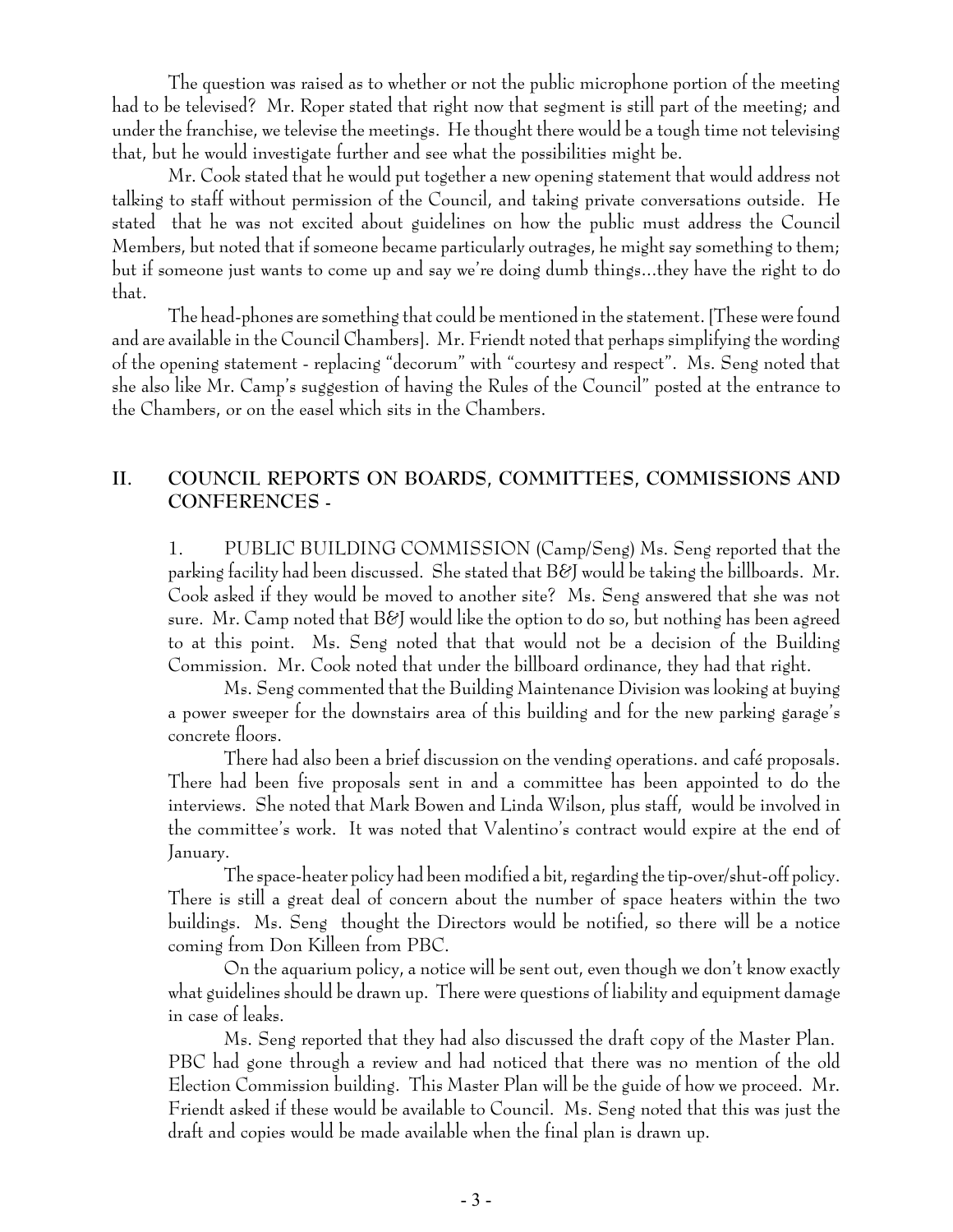Ms. Seng reported that they had approved payment vouchers. The Planning Department had requested mini-blinds for their hallway windows and had been told no, because it had been "no" to everyone else.

Ms. Seng stated that the "K" Street Storage Facility ownership had been reviewed. Mr. Camp explained that that had been in regards to the ownership of the "K" Street Complex. It had still been under the City, but should have been under PBC authority, so they paid \$.50 per building to get the dollar back which they had originally paid the County for the facilities.

Ms. Seng explained that there was no Arts Committee yet, so we still have "the head" upstairs. She noted that they had hoped that they might be into some *new* artwork,

Mr. Cook asked if there would ever be a monitored replaced in the Council Chamber, noting that the PBC would be in control of that. Neither Ms. Seng, nor Mr. Camp knew when that might be done. Mr. Cook still felt the flat-panel monitors were being improved so he would like to have those reconsidered for installation on the dias. Mr. Camp indicated that he would see that this consideration was re-visited.

- 2. MULTICULTURAL ADVISORY COMMITTEE (McRoy) In interest of time -No Report
- 3. PRT(Seng) No Report
- 4. BOARD OF HEALTH (Svoboda) No Report

**OTHER MEETINGS:** - Ms. McRoy explained that she had gone to the Indian Center meeting. She noted that she was rather burdened by the Indian Center happenings of last week. The Director has resigned. Ms. McRoy had talked with other community people who had come to the meeting who had storied allegations of what had happened in reference to various firings and the issues of fairness in those incidents. She noted that she would like to have someone meet with the Mayor in the upcoming weeks to air out what is going on there. She noted that they have a petition to remove the whole Board of Directors. Ms. McRoy stated that this really concerned her when that many community people want to remove the entire Board of Directors. She didn't believe this would be similar to the Malone Center problems, but she wanted Council to be aware of what is going on.

Ms. Seng reported that the Malone Center had held a marvelous meeting the other night, noting that they had come through their difficult period and still have a long ways yet to go, but...they've made great strides. They had reduced the debt by nearly half. They're really working to get back on track.

#### **III. APPOINTMENTS/REAPPOINTMENTS** -

 1. Discussion - RE: Police & Fire Pension Advisory Committee - Michael Donnelly's fill-in for Ross Hecht expired. He is willing to serve another term - The Advisory Committee would like him to serve another term. – (See Attachment) Council agreed to recommend the reappointment of Michael Donnelly. The City Clerk was notified and has placed the resolution on the January  $6<sup>th</sup>$  Agenda for introduction with Action and Public Hearing on January 13th.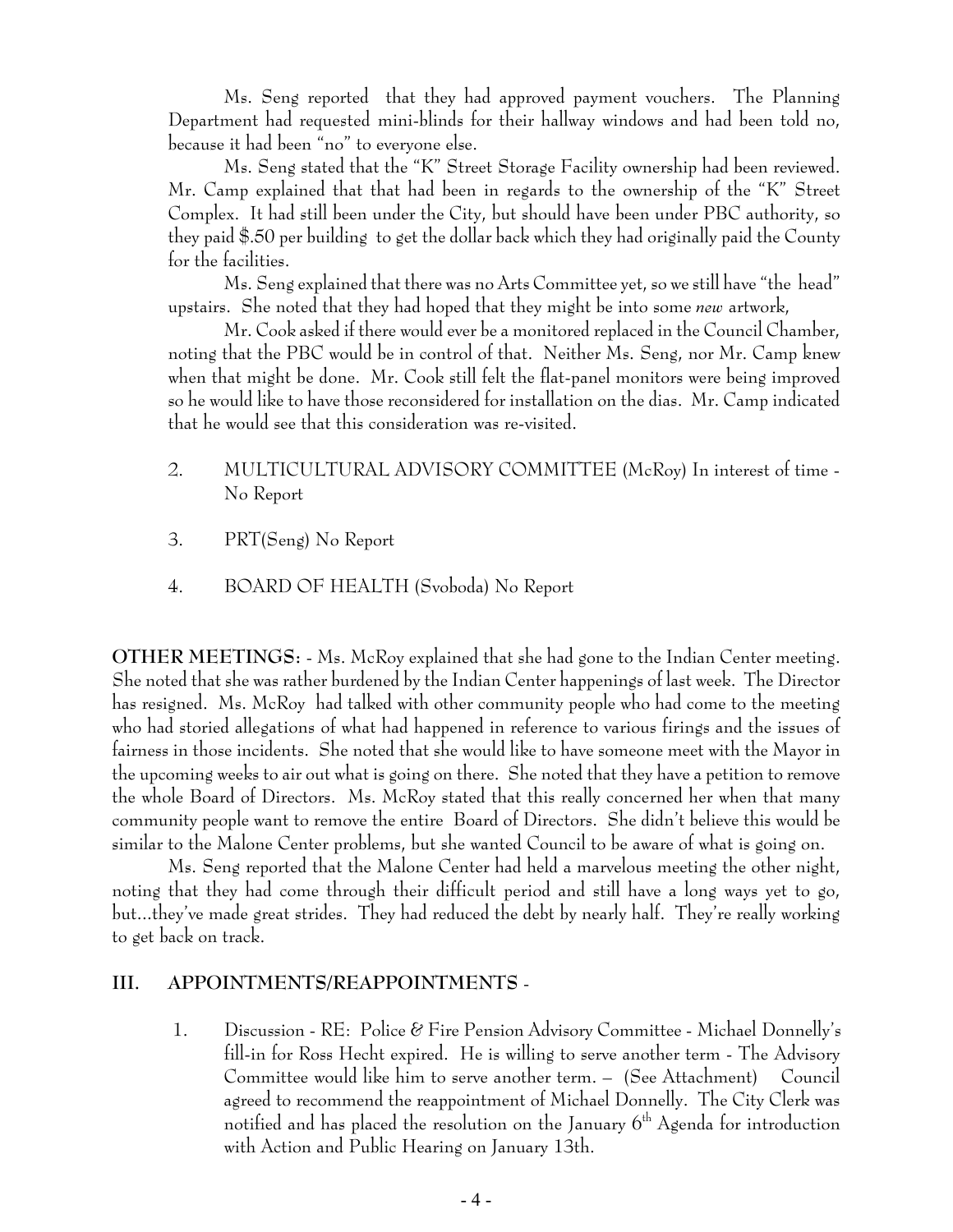**IV. REQUESTS OF COUNCIL FROM MAYOR** - Mr. Bowen called Steve Hubka, City Budget Director, forward for discussion of the Council Members' Budget Retreat which is to be held Thursday, December  $19<sup>th</sup>$  from 12:30 - 3:30 p.m. in the Mayor's Conference Room. Mr. Bowen stated that this was the last opportunity to visit with Council before the Thursday meeting to make sure everyone is still looking for the same format for the meeting. He reiterated Council's request to have this meeting reflect a philosophic discussion on the budget process and a forecast of budget related issues. Council agreed that that had been the thrust of their concerns for this meeting.

Discussion included issues that Council would like to have addressed at the meeting, the forecast personnel budget requests of the Departments and the lack of funds to implement all of those requests; the ramifications of union negotiations and merit increases on the budget process; revenue sources and revenue growth; the City's cash reserves; the possibility of moving the meeting to Conference Room 113. Staff checked on that possibility and found that Room 113 was reserved for the time needed, so the meeting would be held in the Mayor's Conference Room, as scheduled.

The Council Members were encouraged to get any other issues to the Budget Director prior to tomorrow afternoon for inclusion on the Budget Retreat Agenda.

## **V. MEETINGS/INVITATIONS** - Noted Without Significant Comment

#### **VI. MISCELLANEOUS** - None

Chair Cook requested that the Security Study Committee Membership be placed for discussion at the next "Noon" Meeting Agenda.

Mr. Cook also requested that the possibility of a Pre-Council on Time-Warner be placed on the next "Noon" Meeting Agenda as well. Mr. Camp stated that he would be inclined to have representatives from Time-Warner included in such a Pre-Council, along with the City Attorney's Office in order to have a face-to-face interaction regarding Time-Warner's rationale on rates and policies. Council agreed that that would be a good plan. Mr. Cook thought he would talk with the City Attorney's Office (Steve Huggenberger)) before scheduling such a dual interaction. Council discussed briefly all of the issues of concern that constituents had brought to them regarding the cable company.

Mr. Cook asked if Council wanted to take each amendment on the Impact Fees legislation on today's Formal Agenda one at a time. It was agreed that this would be the best procedure. There was a brief discussion regarding the impact fees

## **VII. COUNCIL MEMBERS -**

**JON CAMP** - No Further Comments

**JONATHAN COOK** - No Further Comments

**GLENN FRIENDT** - No Further Comments